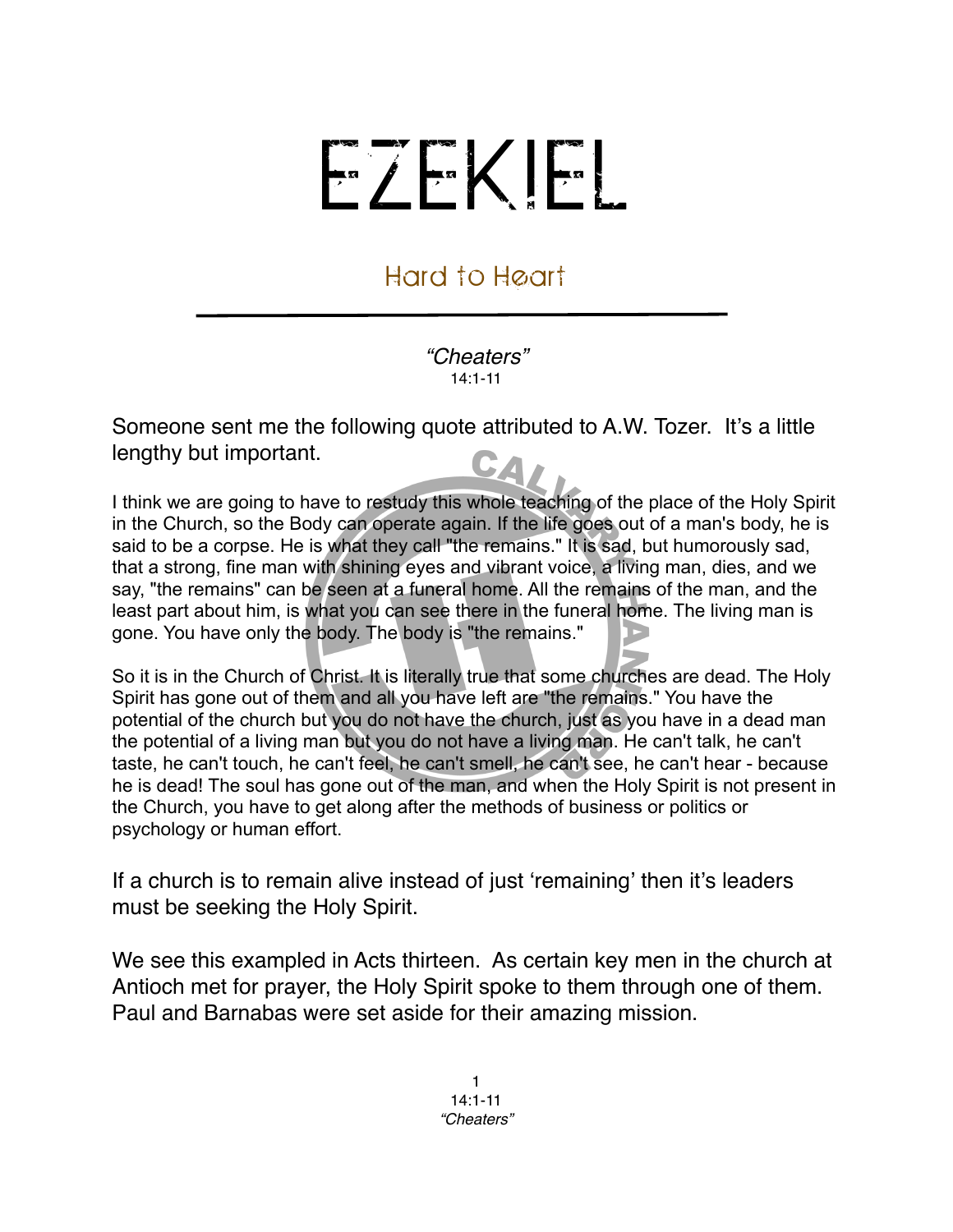It happened because those men met for prayer - the kind of prayer that expected God to speak and to work.

In our text "some of the elders of Israel" came to Ezekiel to inquire of the Lord. It sounds good until you read that their hearts were not right with God.

So this is my prayer: That our leaders here at Calvary Hanford would have right hearts and continually come together to meet for the kind of praying that expects God to speak and to work.

Ezekiel 14:1 Now some of the elders of Israel came to me and sat before me.

"Elders" were the spiritual leaders of the Israelites. These were the elders over the Jews in Babylon, over the exiles. "Elder" is from an old Anglo-Saxon word, *eldra*, meaning older, with a practical meaning of more experienced. It's used to translate a number of original words of the Scriptures, such as the [Hebrew](http://www.keyway.ca/htm2002/hebrewal.htm) word (pronounced) gaw-dole, meaning *greater* (in any sense, whether age, stature, dignity etc.) and the [Greek](http://www.keyway.ca/htm2002/greekal.htm) word (pronounced) pres-ber-teer-os, meaning older, or senior. While "elder" was commonly used for an older sibling, or a parent, during [Bible](http://www.keyway.ca/htm2002/biblhist.htm)  [History](http://www.keyway.ca/htm2002/biblhist.htm) it was also a political and/or religious office held by responsible individuals[.1](#page-1-0)

Ezekiel didn't really travel. He prophesied and performed visual prophesy at and around his house. Coming to see him indicated the elders wanted to inquire of the Lord. They wanted a message from the Lord.

Was that a good sign? Not really, and here is why. They already had heard from the Lord through Ezekiel and had done nothing about it. Well, they had done something in that they rejected the Word of the Lord given by Ezekiel in favor of the messages of the false prophets and sorcerers we read about in chapter thirteen.

<span id="page-1-0"></span><sup>1</sup> <http://www.keyway.ca/htm2003/20030722.htm>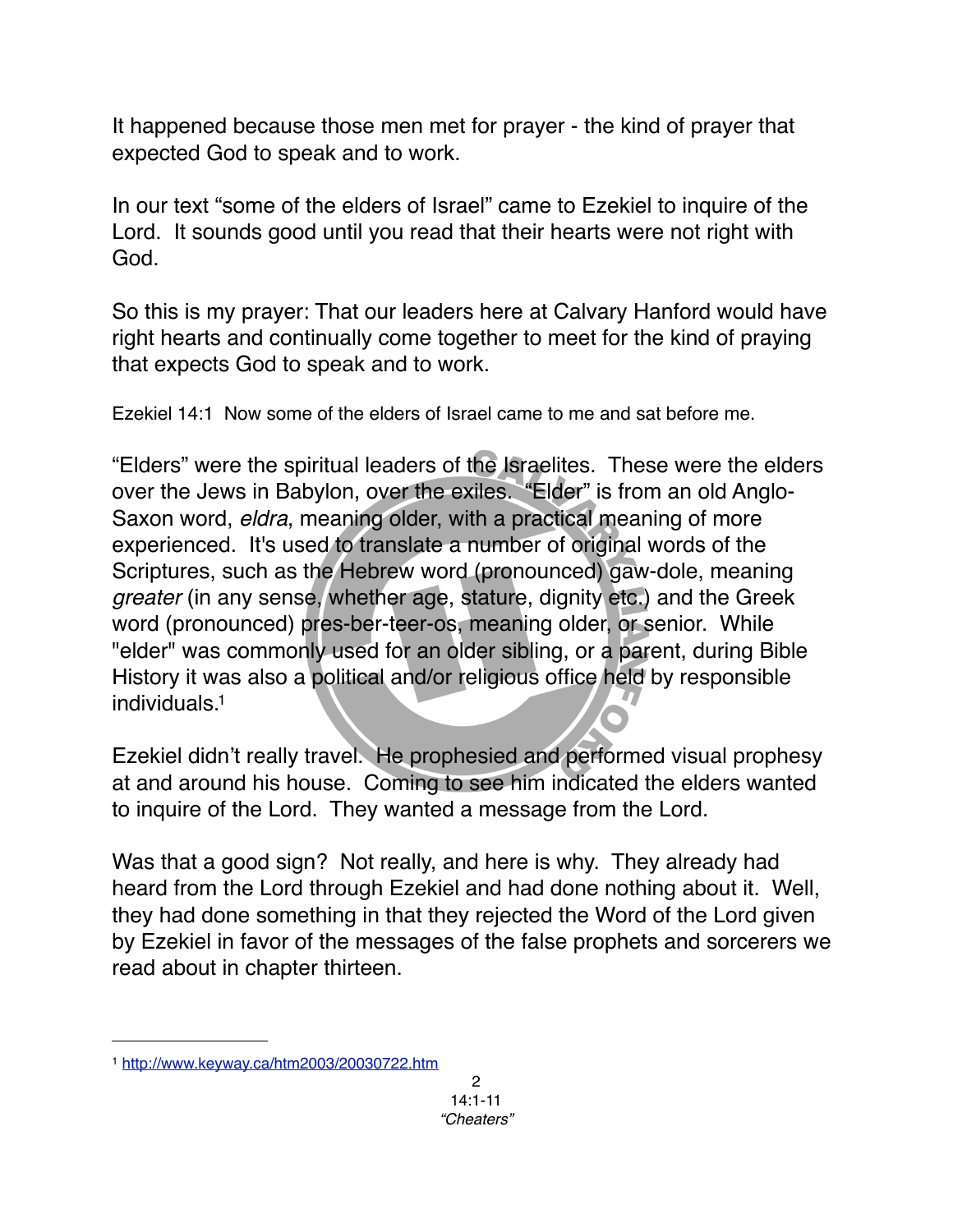It appears that they knew what was coming, and what they ought to do about it, but were wondering if perhaps God would give some new message - perhaps one more to their liking.

It is not uncommon in counseling a Christian that they already know God's Word. They already know what to do. Instead of obeying God they are really looking for wiggle room to continue in at least partial disobedience.

Look, God has spoken in His Word. His Word is His enabling, meaning that whatever it says you are able to do. There should be a JDIV version of the Bible, the Just Do It Version.

Ezekiel 14:2 And the word of the Lord came to me, saying,

God spoke even though their hearts are going to be revealed as being far from Him! How gracious and patient is our Father in Heaven.

At the same time He is loving, He always speaks His truth. Here it comes.

Ezekiel 14:3 "Son of man, these men have set up their idols in their hearts, and put before them that which causes them to stumble into iniquity. Should I let Myself be inquired of at all by them?

The elders had set up "idols in their hearts." They were probably not openly worshipping idols. But they were secretly. Always before them therefore was "that which causes them to stumble into iniquity." In other words, they were every bit as much in sin as those openly worshipping idols.

In fact, they were more at fault because they did nothing to stop the worship of idols. As leaders they ought to have heeded Ezekiel's earlier messages and urged the people they were overseeing to repent.

It's hard to urge repentance of open sin if you are practicing secret sin. Or, if you do, there is no power in the urging.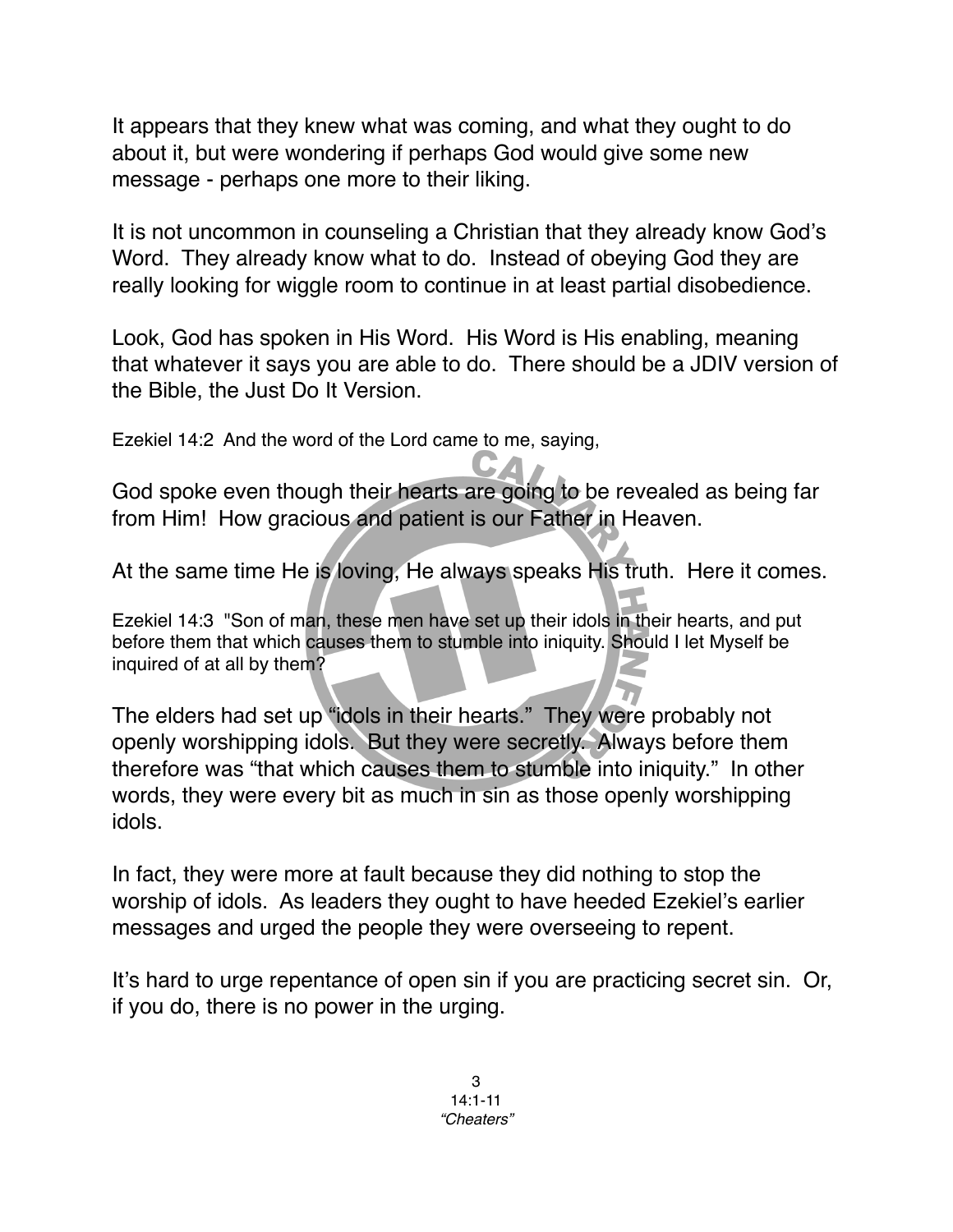God said, "Should I let Myself be inquired of at all by them?" I think this is an attitude check for Ezekiel. On one level the answer is "No," don't let them seek you since they have over-and-over again rejected your messages.

And who had faithfully and with great hardship and sacrifice delivered those messages? Ezekiel! I can't speak for him but I know I'd be at the point where I thought that these guys should be cut off.

But God will speak again to them and it ʻspeaks' to us that He will. While there is life there is hope. Hope of repentance and obedience.

It's like when Jesus was explaining forgiveness and He told His followers to forgive the same person for the same offense 70x7 times in a day if necessary. He was communicating to us the merciful patience of God. Or is it the patient mercy of God?

Either way we must look past the person and their hardness of heart and continue to minister the Word of God to them.

After I was saved I could remember several encounters with believers sharing the Gospel that were met by my hardness of heart, by the blindness of my soul. But one day that Word, that Gospel, quickened me and I was born a second time, born spiritually, born again.

How can I be less merciful with others just like me than God was with me?

Ezekiel 14:4 "Therefore speak to them, and say to them, 'Thus says the Lord God: "Everyone of the house of Israel who sets up his idols in his heart, and puts before him what causes him to stumble into iniquity, and then comes to the prophet, I the Lord will answer him who comes, according to the multitude of his idols,

Interesting. The Lord seems to be saying that the shear "multitude of... idols" was cascading to a point at which they would have to admit their sin and repent. They were totally captivated with idolatry and could no longer deny it even to themselves.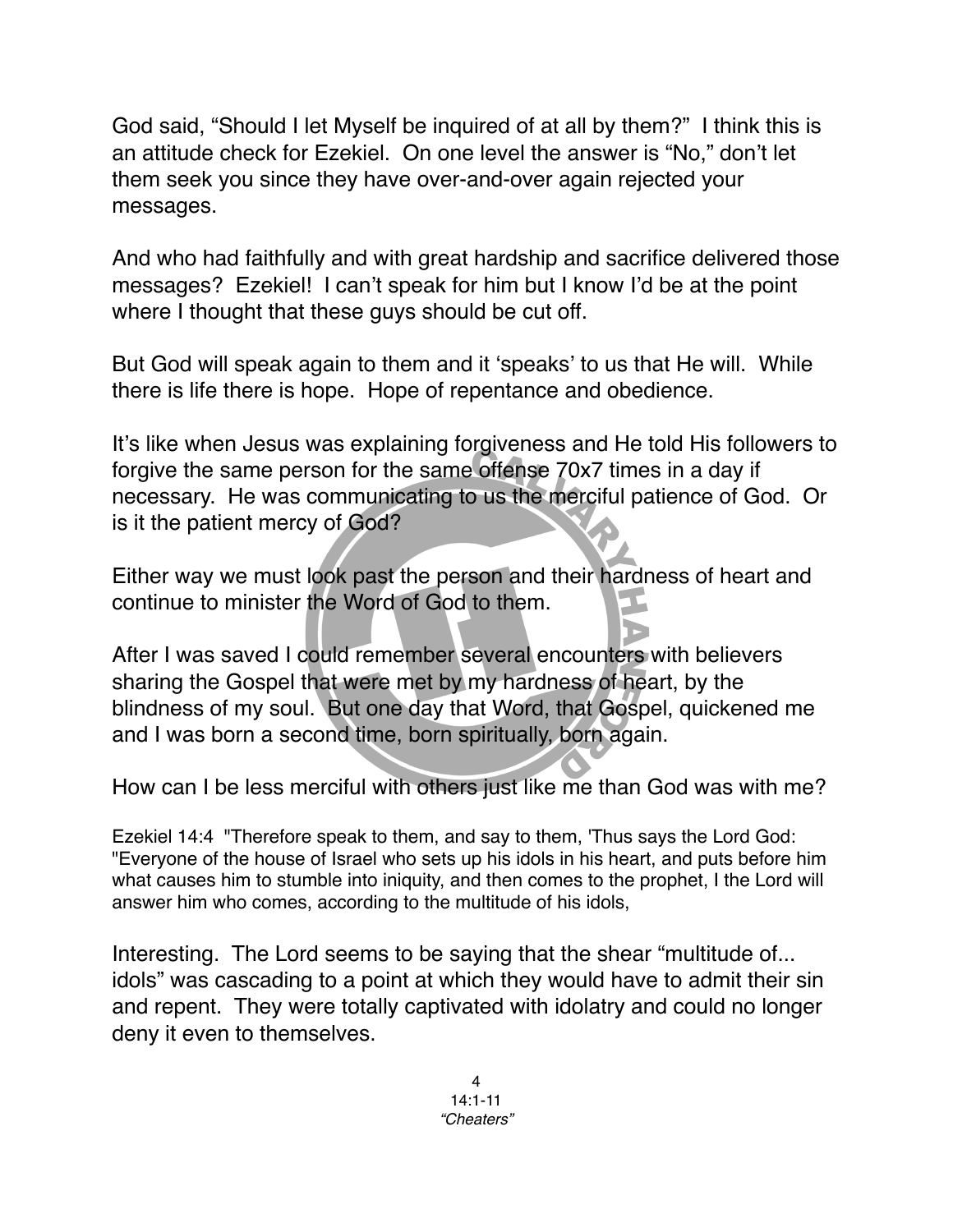Ezekiel 14:5 that I may seize the house of Israel by their heart, because they are all estranged from Me by their idols." '

Sin was abounding in their hearts. Where sin abounds, grace does much more abound! We should never sin in abundance so we can experience grace abounding. But there comes a point in which we are crushed under the weight of our sin and can only be removed from under it by superabounding grace.

Ezekiel 14:6 "Therefore say to the house of Israel, 'Thus says the Lord God: "Repent, turn away from your idols, and turn your faces away from all your abominations.

There was no Plan B. There was no way to deliver them from the Babylonian captivity and still allow them to worship idols.

God's command was amazingly simple. All they need do is agree with Him that they were idolators and then turn to God from their idolatry.

Ezekiel 14:7 For anyone of the house of Israel, or of the strangers who dwell in Israel, who separates himself from Me and sets up his idols in his heart and puts before him what causes him to stumble into iniquity, then comes to a prophet to inquire of him concerning Me, I the Lord will answer him by Myself.

God kept rehearsing their problem. His diagnosis was 100% on the money.

Why does God say He will "answer Him Myself?" They had the Word, in the form of the Pentateuch - the first five books of the Bible. God's teaching on idolatry was clear. There was no need, really, to inquire of any "prophet."

The elders had thrown in with the false prophets and sorceresses. It seemed, however, that their message was failing as Babylon threatened. So now they attempt to get Ezekiel to soften the message he has already delivered.

> 5 14:1-11 *"Cheaters"*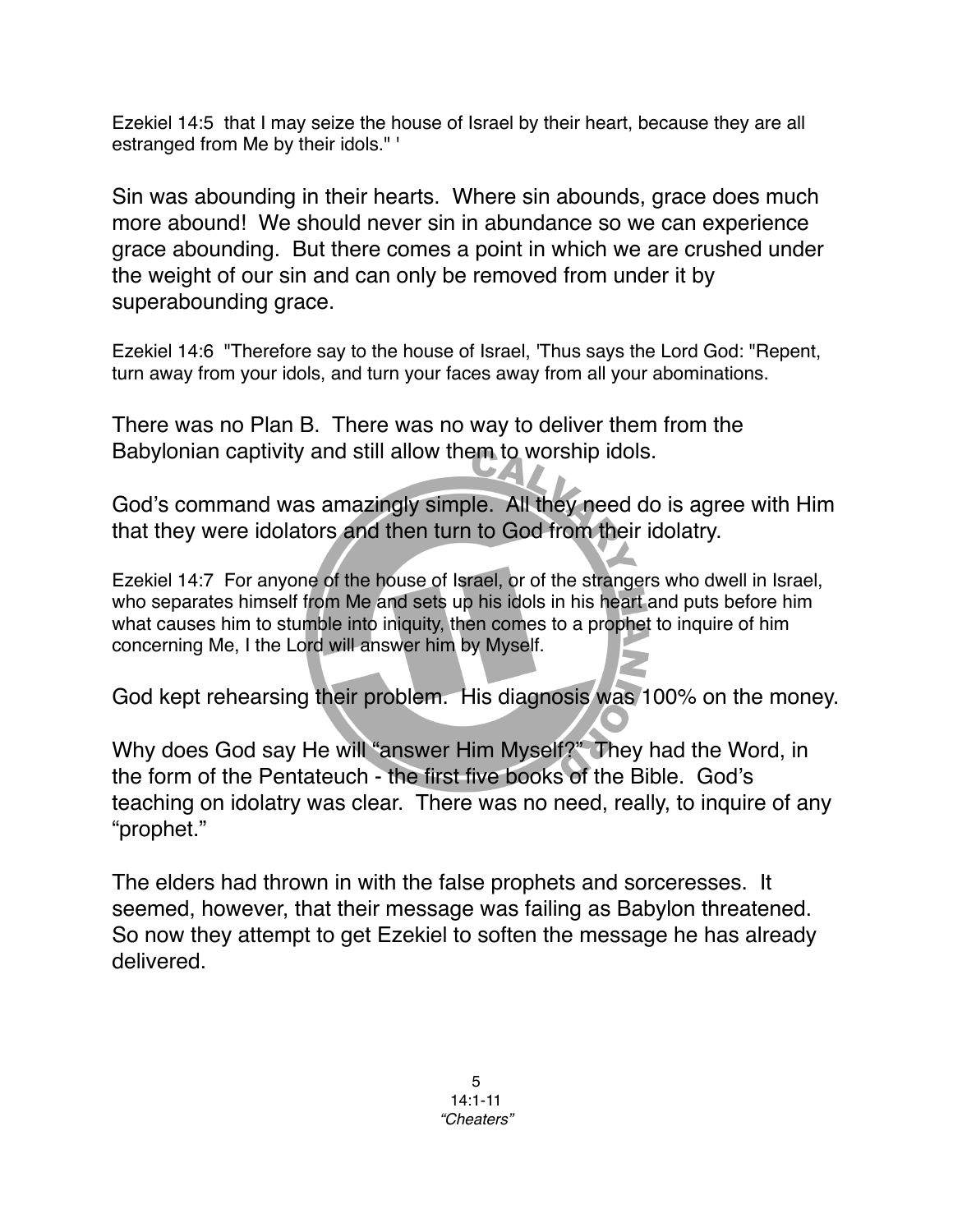If we, for whatever reason, don't like something God has said, we try to find a person or a group that will agree with us. Thus there are liberal churches all over that allow and openly practice all manner of things that are prohibited or condemned outright in the Word. Those who gather there feel comfortable because the leaders tell them it's OK.

Ezekiel 14:8 I will set My face against that man and make him a sign and a proverb, and I will cut him off from the midst of My people. Then you shall know that I am the Lord.

The remedy for behavior God calls sin is not to seek and receive alternative counsel. It is to agree with God and repent. To that end God acts in discipline to bring the sinner to a place of seeking repentance.

Ezekiel 14:9 "And if the prophet is induced to speak anything, I the Lord have induced that prophet, and I will stretch out My hand against him and destroy him from among My people Israel.

The "prophet" in this verse is the false prophet. This verse sounds a little troubling. The Lord says He "induced" the false prophet to speak, then He destroys him.

It's not that complicated. There is a spiritual principle that God will give you over to what it is you desire. You see this articulated in the first chapter of the Book of Romans where you read,

Romans 1:18 For the wrath of God is revealed from heaven against all ungodliness and unrighteousness of men, who suppress the truth in unrighteousness,

Romans 1:19 because what may be known of God is manifest in them, for God has shown it to them.

Romans 1:20 For since the creation of the world His invisible attributes are clearly seen, being understood by the things that are made, even His eternal power and Godhead, so that they are without excuse,

Romans 1:21 because, although they knew God, they did not glorify Him as God, nor were thankful, but became futile in their thoughts, and their foolish hearts were darkened.

Romans 1:22 Professing to be wise, they became fools,

Romans 1:23 and changed the glory of the incorruptible God into an image made like corruptible man - and birds and four-footed animals and creeping things.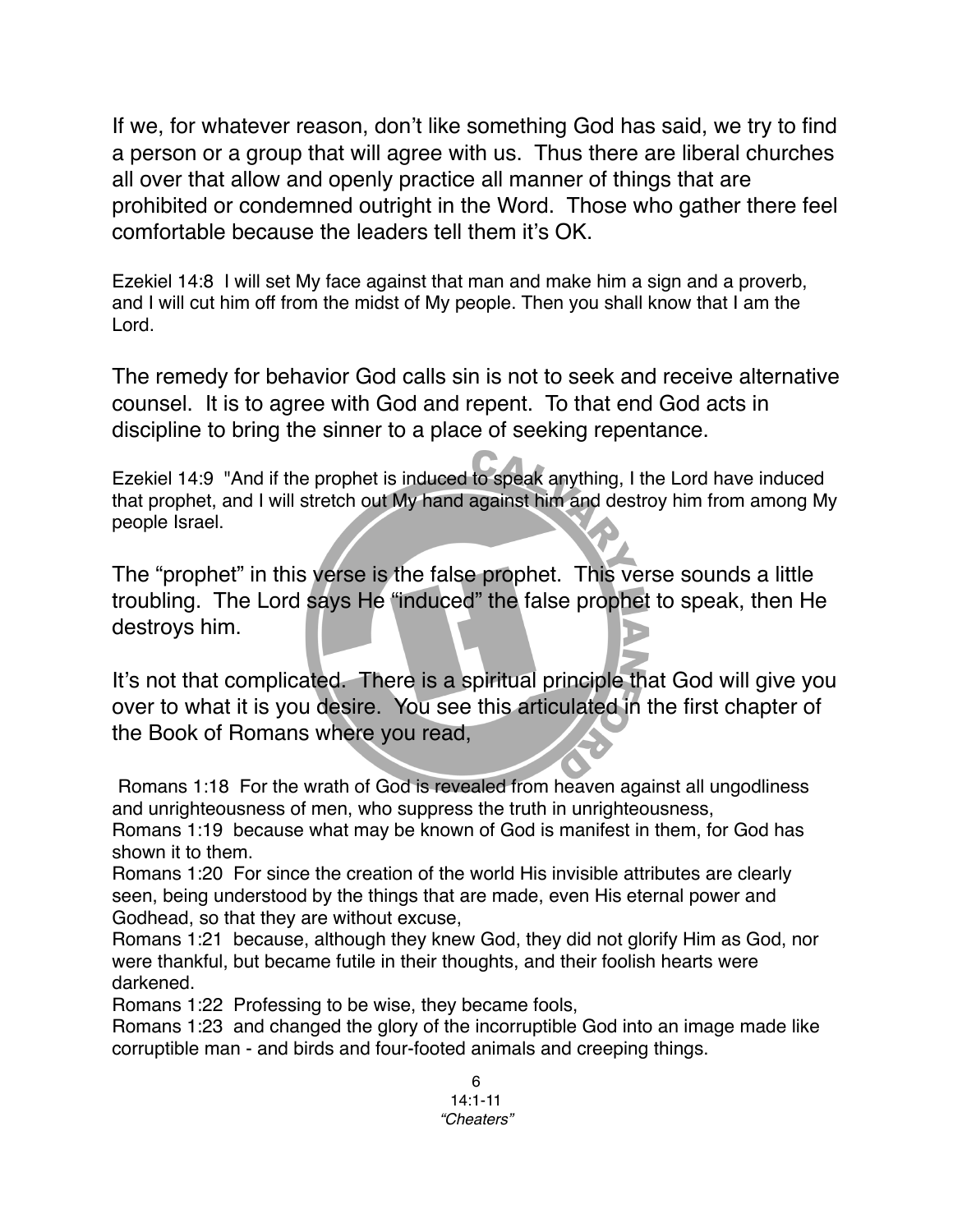Romans 1:24 Therefore God also gave them up to uncleanness, in the lusts of their hearts, to dishonor their bodies among themselves,

Romans 1:25 who exchanged the truth of God for the lie, and worshiped and served the creature rather than the Creator, who is blessed forever. Amen.

Romans 1:26 For this reason God gave them up to vile passions. For even their women exchanged the natural use for what is against nature.

Romans 1:27 Likewise also the men, leaving the natural use of the woman, burned in their lust for one another, men with men committing what is shameful, and receiving in themselves the penalty of their error which was due.

Romans 1:28 And even as they did not like to retain God in their knowledge, God gave them over to a debased mind, to do those things which are not fitting;

If a person rejects the natural and supernatural revelation of God, then God "gives them up" and "gives them over" to what their sinful hearts desire.

You see this same principle later in Romans when Pharaoh is mentioned. You're told both that God hardened Pharaoh's heart and that Pharaoh hardened His own heart.

Which was it? Well, Pharaoh acted sinfully and, so, God gave him up and gave him over to his sin.

There are those who want to argue that men like the false prophets and Pharaoh had no freedom of choice - that it was God in His sovereignty and for His glory causing them to so act apart from any possibility of free will.

I'd believe that if the Bible taught that! But I see in Romans one that there is, in fact, a free choice.

Ezekiel 14:10 And they shall bear their iniquity; the punishment of the prophet shall be the same as the punishment of the one who inquired,

Everyone is held personally responsible for their sin. Even though God "induced" the false prophets it did not minimize those who followed them.

I referred to Deuteronomy thirteen in our previous study. In that passage God said He uses the false prophets as a test to see whether or not His people will remain faithful to Him or follow a lie.